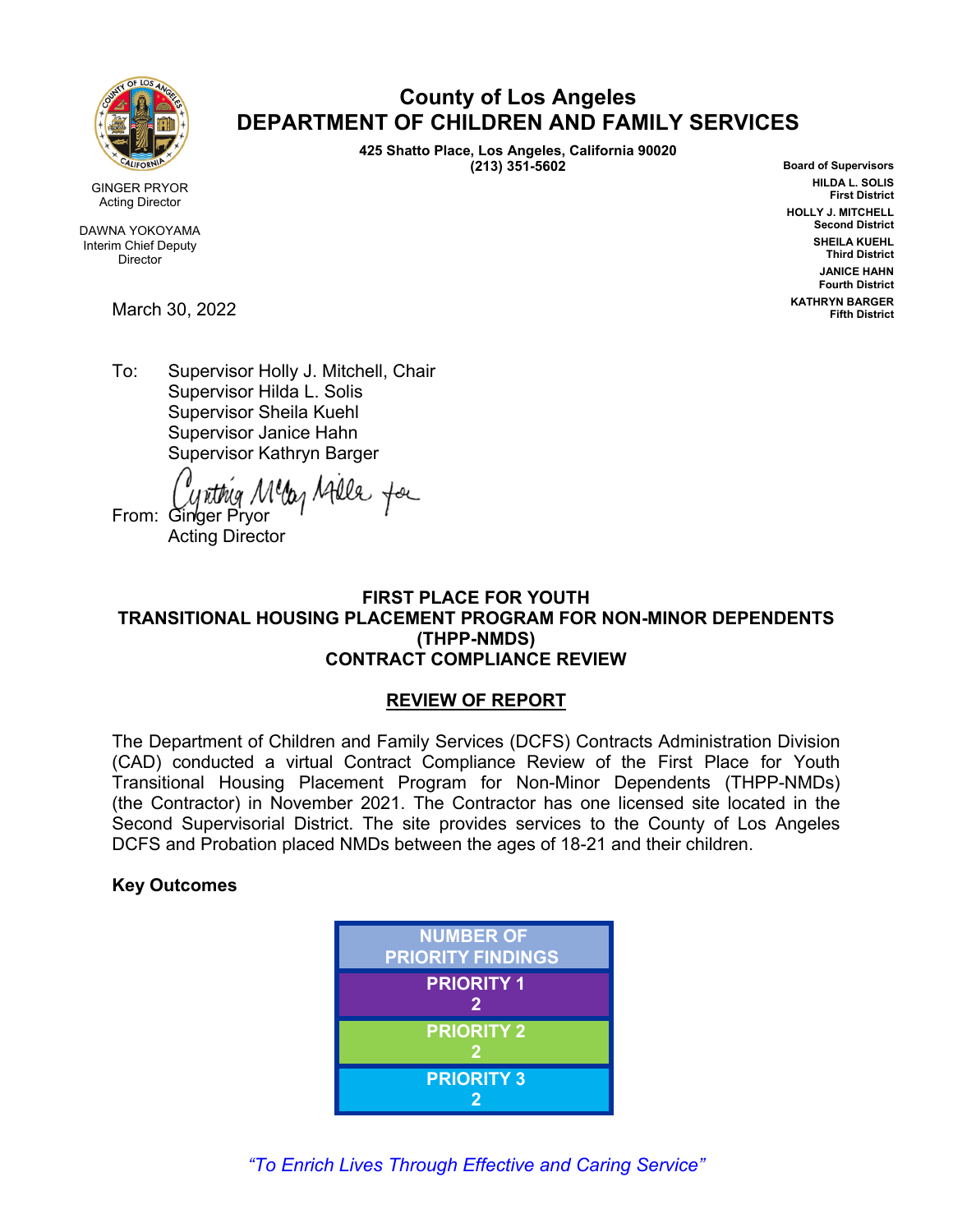Each Supervisor March 30, 2022 Page 2

CAD conducted a virtual Contract Compliance Assessment review of the Contractor's compliance within the following applicable areas: Licensure and Certification of Compliance; Personnel/Staffing/Training; Agency Reports; THPP-NMD Participant Record Folder/Case File; Education and Employment; THPP-NMD Training; Medical and Dental; and Program Exit/Aftercare Follow Up and Tracking.

The Contractor was in full compliance with 3 of 8 applicable areas of CAD's Contract Compliance Review: Licensure and Certificate of Compliance; Education and Employment; and Medical and Dental.

For the purpose of this review, five DCFS placed NMDs were selected for the sample. CAD reviewed the files of the five selected NMDs to assess the level of care and services they received. Five additional discharged NMD's files were reviewed to assess the Contractor's compliance with permanency efforts.

CAD reviewed five staff files for compliance with Title 22 Regulations and County contract requirements.

CAD noted findings in the areas of:

Priority 1

- Personnel/Staffing/Training
	- $\circ$  Staff did not receive CPR/First Aid training and 20-hours of annual in-service trainings, as required.
	- o THPP-NMD Participant Record Folder/Case Files did not have all the required daily contacts/weekly case management visits made with NMDs and no documentation in case files.

Priority 2

- Agency Reports
	- o Contractor did not complete and maintain all reports, as required.
- THPP-NMD Trainings
	- o NMDs did not receive 240 minutes of life skills training per month, as required.

Priority 3

- THPP-NMD Participant Record Folder/Case File
	- o THPP-NMD Participant Record Folder/Case Files did not have all completed forms/plans, as required.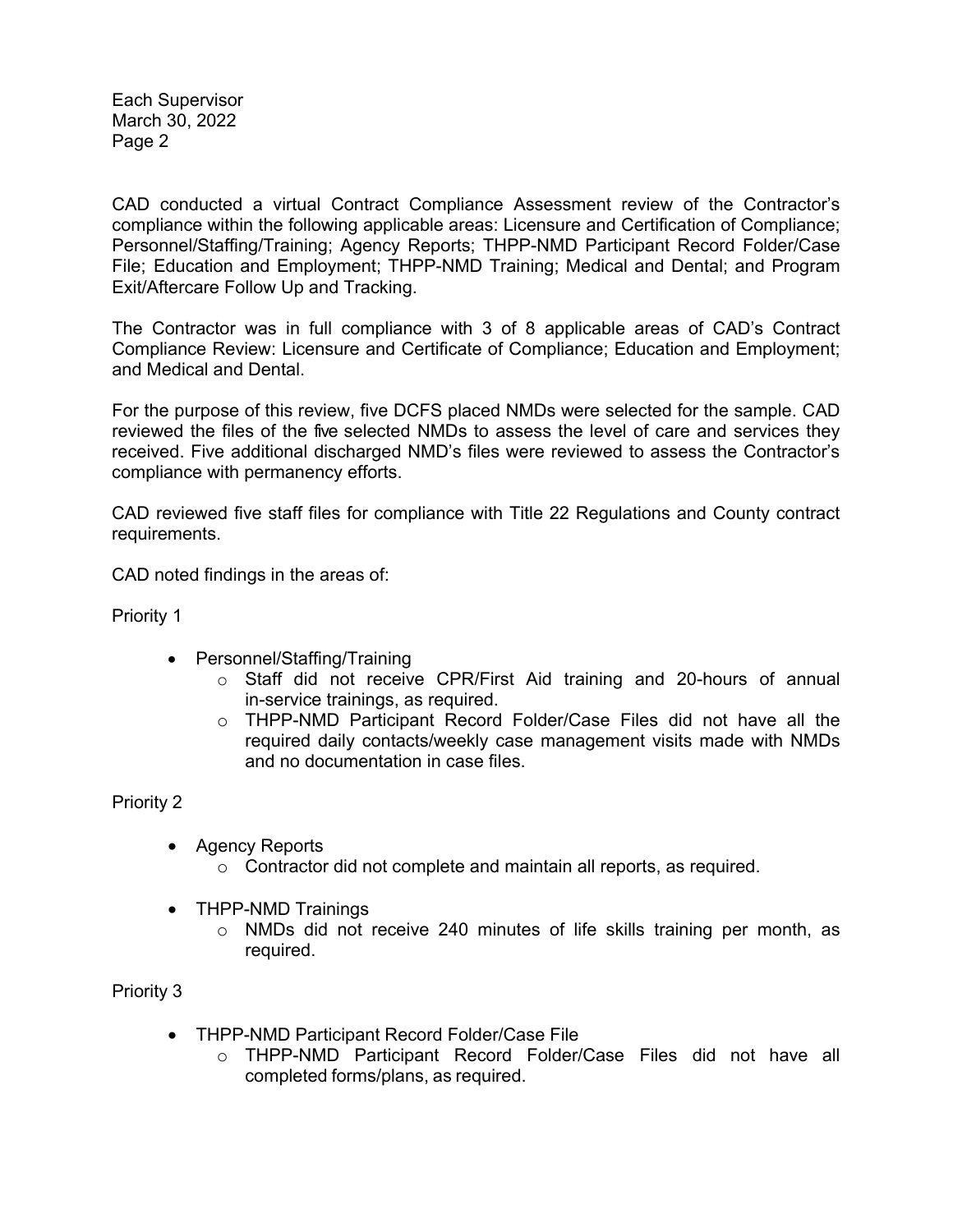Each Supervisor March 30, 2022 Page 3

- Program Exit/Aftercare Follow-up and Tracking
	- o Exit Assessment was not completed timely for exiting NMD.

On January 13, 2022, the Children Services Administrator teams from DCFS' CAD and the THPP-NMD County Program Manager – Supportive Housing Division held an exit conference with the Contractor's representative.

The Contractor's representative agreed with the review findings and recommendations and was receptive to implementing systemic changes to improve the Contractor's compliance with regulatory standards.

The Contractor provided the attached approved Corrective Action Plan addressing the noted findings in this compliance report.

If you have any questions, your staff may contact me or Aldo Marin, Board Relations Manager at (213) 351-5530.

GP:KDR LTI:ra

# **Attachments**

c: Fesia Davenport, Chief Executive Officer Arlene Barrera, Auditor-Controller Dr. Adolfo Gonzales, Chief Probation Officer Public Information Office Audit Committee Thomas Lee, Chief Executive Officer, First Place for Youth Kellee Coleman, Regional Manager, Community Care Licensing Division Monique Marshall-Turner, Regional Manager, Community Care Licensing Division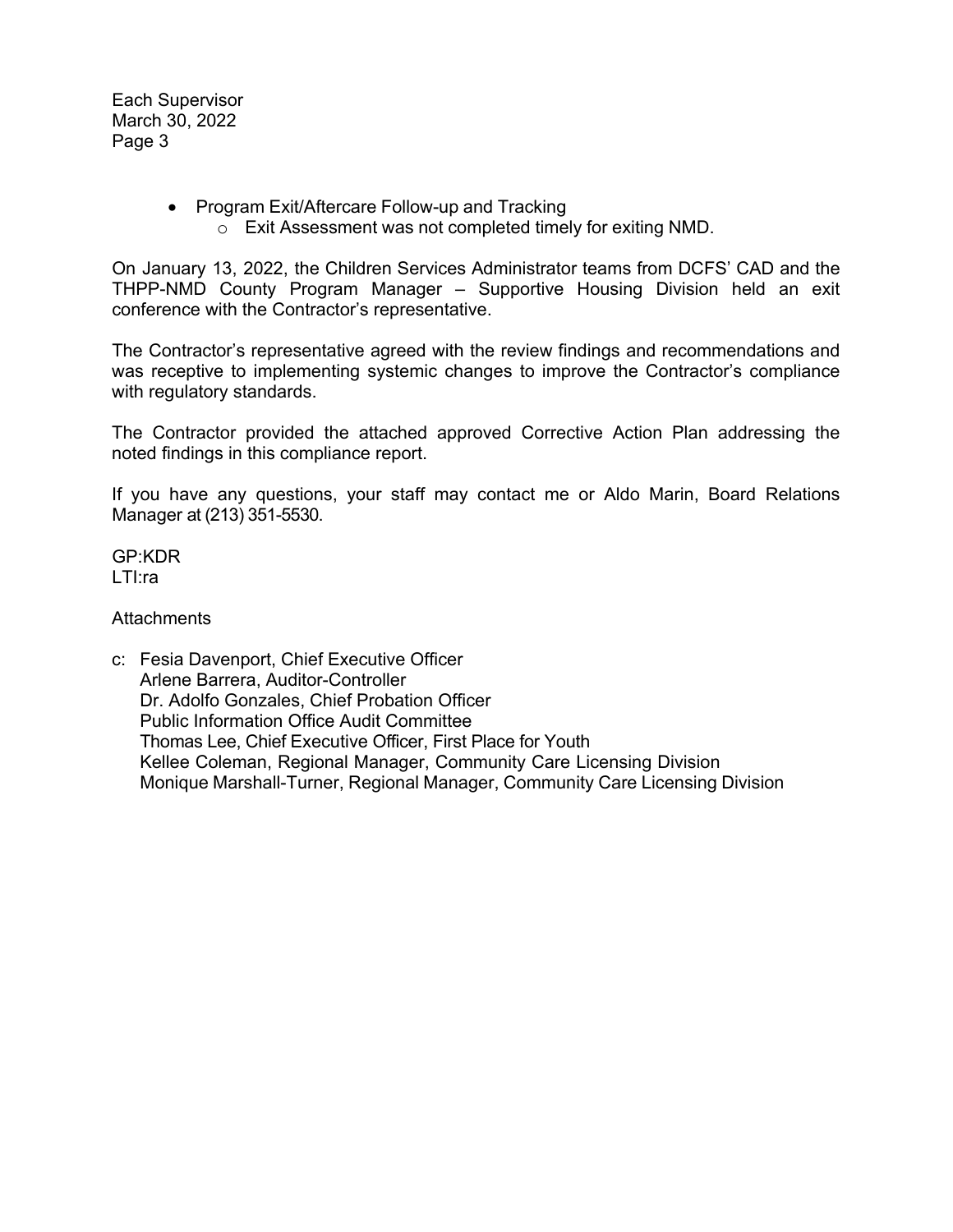

#### FIRSTPLACEFORYOUTH.ORG

#### **SAN FRANCISCO BAY AREA**

**ALAMEDA COUNTY (HQ)** 426 17th Street, Suite 100 Oakland CA 94612 510.272.0979

**CONTRA COSTA COUNTY** 925.771.3100

**SAN FRANCISCO COUNTY** 415.230.3980

**SANTA CLARA COUNTY** 408.500.5162

**SOLANO COUNTY** 707.430.4360

#### **SOUTHERN CALIFORNIA**

**LOS ANGELES** 213.835.2700

**SOUTH LOS ANGELES** 213.279.2785

# **MISSISSIPPI**

**JACKSON** 601.460.4436

# **Correction Action Plan Addendum**

**Rosalind Arrington Department of Children & Family Services Contract Compliance 425 Shatto Pl 4th Floor Los Angeles, CA 90010**

**February 28, 2022**

First Place for Youth is submitting this corrective action plan addendum to address the findings cited on First Place for Youth THPP-NMD Contract Compliance Review Exit Summary Addendum dated 1/26/22.

#### **Finding**

# **Section B: 3) - S5: CPR/First Aid Expired 10/8/21 and renewed on 1/6/22**

# **Root Cause:**

First Place failed to re-enforce staff to comply with renewal of their CPRcertifications by the specified deadline.

# **Corrective Action:**

On 2/1/2022 First Place Management ensured all staff CPR certification trainings are up to date. First Place Administrator will continue to follow up quarterly on keeping staff informed when they're CPR certifications are due for renewal.

- First Place will instruct staff individually and, in a group, to follow through on completing their CPR Certifications prior to deadline.
- Our Los Angeles office Administrator will create a calendar alert system to remind staff when they're CPR certifications are up for renewal.
- First Place Clinical County Program Managers will review deadlines as they approach with their individual staff person as well as remind staff during their Clinical Group Supervision.
- First Place's Office Administrator will ensure that all personnel files are up to date and any staff not compliant with renewing their CPR certifications by deadline will result in receiving a Staff Improvement Plan.
- First Place for Youth will add CPR Certification to our Internal Quality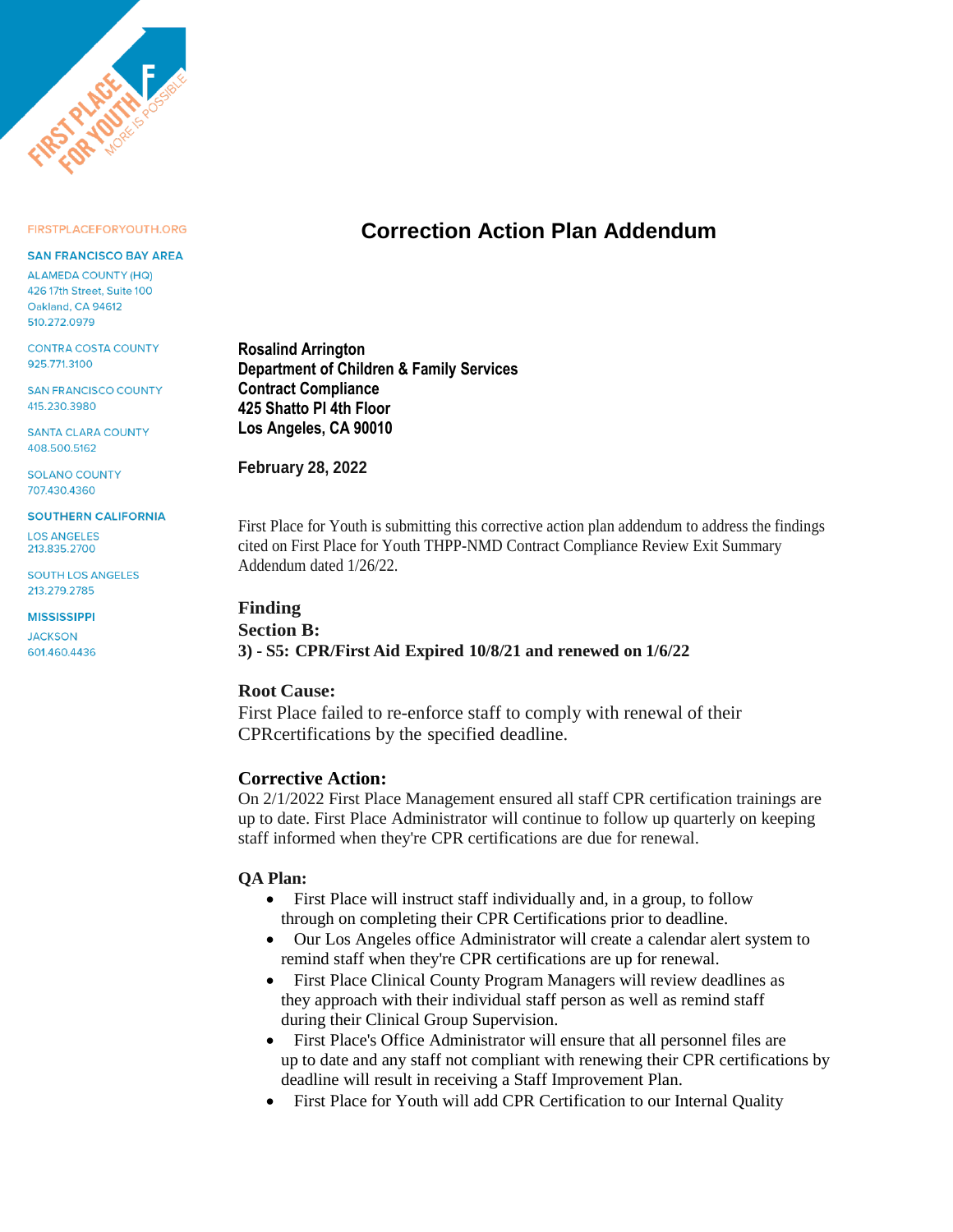Assurance checklist for personnel files

# **Finding**

# **Section B:**

**S3 & S4: Direct care staff did not receive at least 20-hours annual In- Service trainings and/or the trainings weren't properly documented and maintained in the files. Root Cause:** 

First Place failed to comply with ensuring trainings are properly documented/completed. First Place did not document the number of hours achieved when staff completed their in-service trainings.

# **Corrective Action:**

By 3/1/2022 First Place for Youth's Administrator and Regional Director will conduct a thorough review of staff files and determine when staff certifications are due for renewal as well as receive/develop/maintain proper documentation that will accurately reflect the information needed to satisfy staff annual trainings.

# **QA Plan:**

- Regional Director will work with Office Administrator to develop a comprehensive system that will support staff being alerted when their annual trainings are due.
- Regional Director will disseminate the tracking system that will ensure staff is completing their required annual trainings to Clinical Program Managers and Supervisors.
- Clinical Program Managers will provide this new procedure to their staff and will outline the required documentation needed to satisfy this finding.
- Regional Director will with work with First Place for Youth Practice and Development Department to ensure that staff are provided with certificates, materials, and number of hours completed to ensure staff is receiving properly documented 20-hour annual training/certifications.
- Regional Director in conjunction with Clinical Program Managers and supervisors will also identify external trainings that will support First Place staff receiving and the required documentation needed to maintain satisfactory standing.

# **Finding:**

# **Section C:**

**Exhibit A-32 reports not in file for Oct-Dec 2020.**

# **Root Cause:**

First Place for Youth failed to provide CPM with Monthly Census Reports for Oct-Dec 2020. There was a change in management that resulted in required monthly documents not being sent to CPM.

#### **Corrective Action:**

By 2/1/2022 Clinical Program Managers will monitor and certify that documents such as the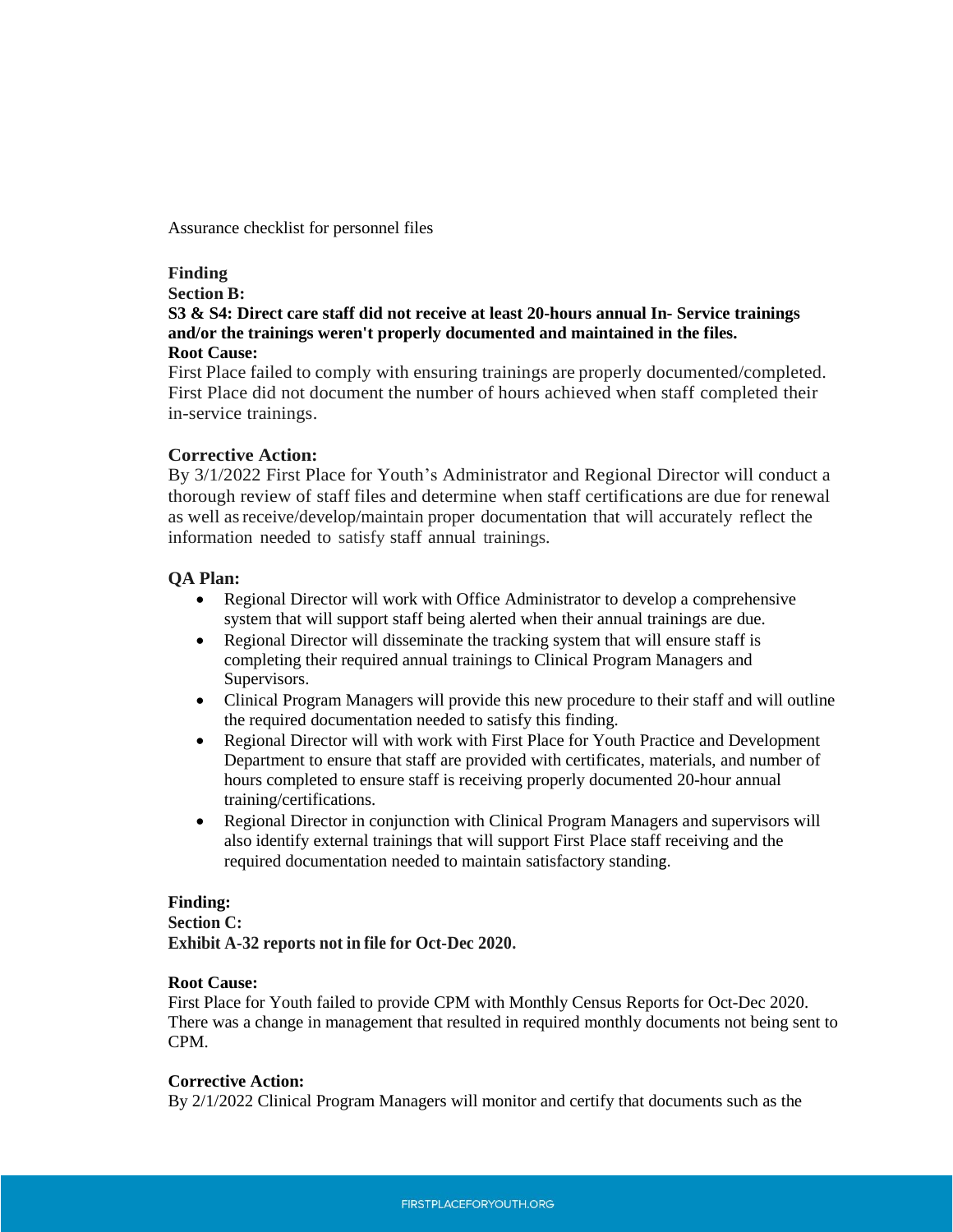A-32 Reports are completed and submitted timely each month to CPM.

### **QA Plan:**

- Clinical program managers will place calendar holds on their calendars to determine when reports are due.
- Once Clinical Program Managers send over emailed reports to CPM Clinical Program Managers will print out the email for verification and maintain in file for future reference.
- Clinical Program Managers will also create a digital file containing the specified reports and receive confirmation.
- Clinical Program Managers will review all current reports and ensure that they have been sent to CPM timely and will continue to follow the new outline procedure as stated above.

# **Finding**

#### **Section C:**

**Exhibit A-35 was submitted monthly; however, they weren't submitted on the 2nd and last Monday of each month, per the SOW.**

#### **Root Cause:**

First Place for Youth failed to submit ExhibitA-35 on the second and last Monday of each month as outlined in SOW.

#### **Corrective Action:**

On 2/1/2022 First Place's Regional Director and Intake Specialist implemented a new procedure whereas the Intake Department submits Exhibits A-35 timely on the 2nd and last Monday of each month. Failure to meet this obligation will result in staff being placed on a Staff Improvement Plan.

- Regional Director will work with Intake department and develop a new system that alerts the Intake Department when Exhibit A-35 is due.
- Intake department will create a digital folder that will hold these Exhibits when emails are sent.
- Intake department will meet with Regional Director bi-weekly to certify that Exhibit A-35 has been submitted timely to CPM on the required 2nd and last Monday of each month. Email verification will be maintained in a file
- Regional Director will have regular weekly check-ins to determine that
- Referral Logs are being completed each week.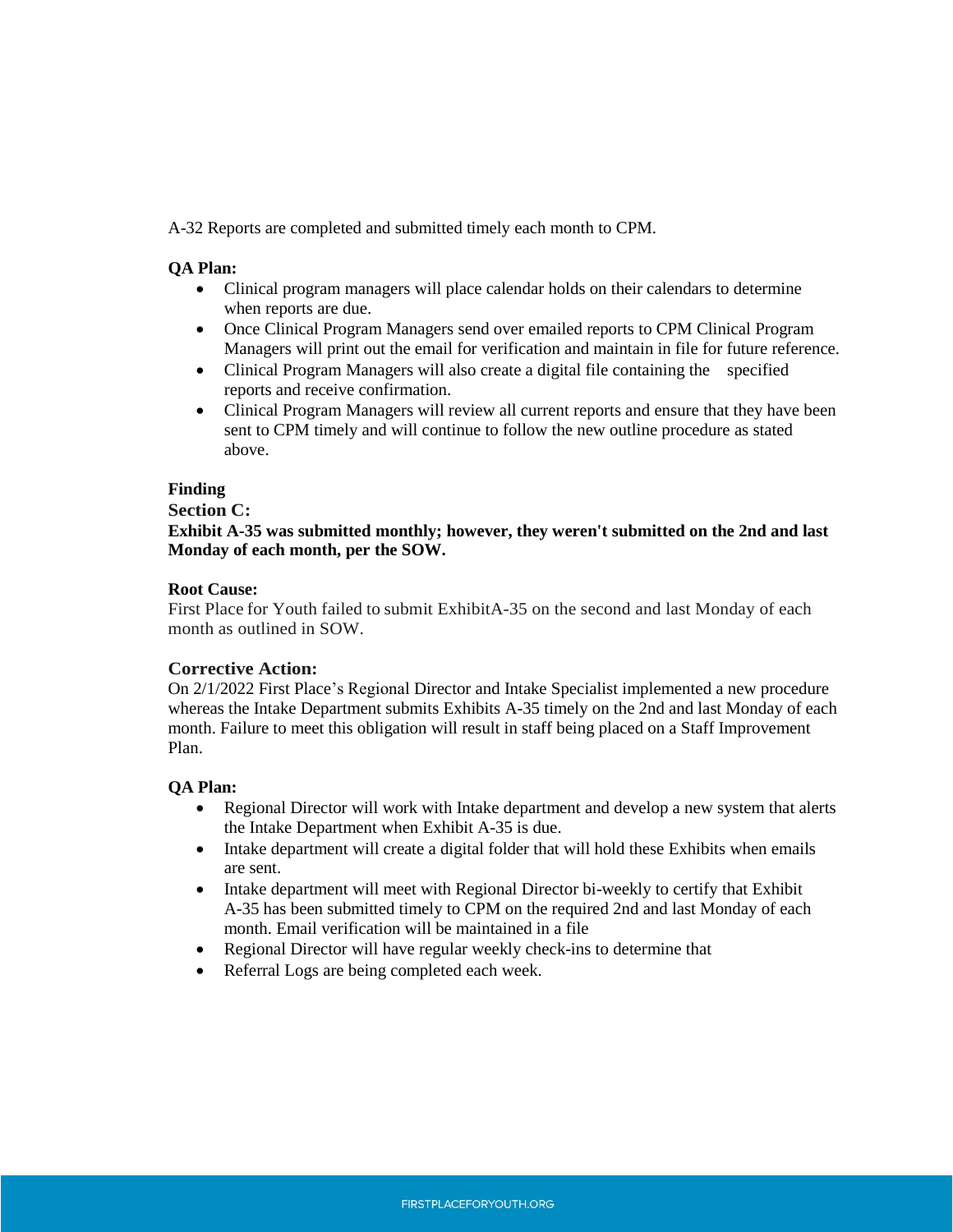# **Finding Section D: 1) Exhibit A-1 No documented efforts in file to obtain updated Tl LP for NMDs 1 - 3 & 5**

### **Root Cause:**

First Place for Youth failed to meet the threshold of obtaining TILPs timely forNMDs / documented efforts to obtain from CSW/DPO. First Place failed to train staff properly on the process of requesting initial/updated TILPs and how to properly track when a TILP is needed.

### **Corrective Action:**

By 3/1/2022 First Place's Clinical Program Managers and Youth Advocate staff will develop systems to track and monitor when updated TILPs are needed and will ensure that the said documents are maintained and secured properly in the NMD's digital and physical file. **QA Plan:** 

- Clinical Program Managers and Supervisors will coach staff on the appropriate protocol on when to request an updated TILP and how to track the process.
- Youth Advocates will create digital alerts on their respective calendars of when updated TILPs are due. Youth Advocates will also place the secured document in the NMD's digital and physical file. If for any reason, staff are unsuccessful in obtaining an updated TILP they will need to provide documentation of their due diligence.
- Clinical Program Managers and Supervisors will meet with their team weekly to review any outstanding or upcoming TILPs.

# **Finding**

# **Section D: Exhibit A-3 not in file for NMDs 5**

#### **Root Cause:**

First Place for Youth failed to obtain Exhibit A-3 and secureit in the NMD's file.

# **Corrective Action:**

By 3/1/2022 First Place Regional Director and Intake Specialist will undergo an extensive review of Exhibit A-3 and ensure that there is an A-3 in each NMD's file and that they are/were signed prior to DOP. First Place for Youth will also request that the Intake Department upload signed documents to SharePoint.

- Regional Director met with Intake department to inform of new protocols in which Exhibit A-3 are collected and signed prior to DOP.
- Regional Director will continue to meet with Intake Department weekly to ensure that all files are being reviewed to regulate that an Exhibit A-3 exists and that they are signed.
- Intake Department will comply with obtaining signed Exhibit A-3 prior to DOP. Failure to do so can and will result in Staff being placed on a Staff Improvement Plan.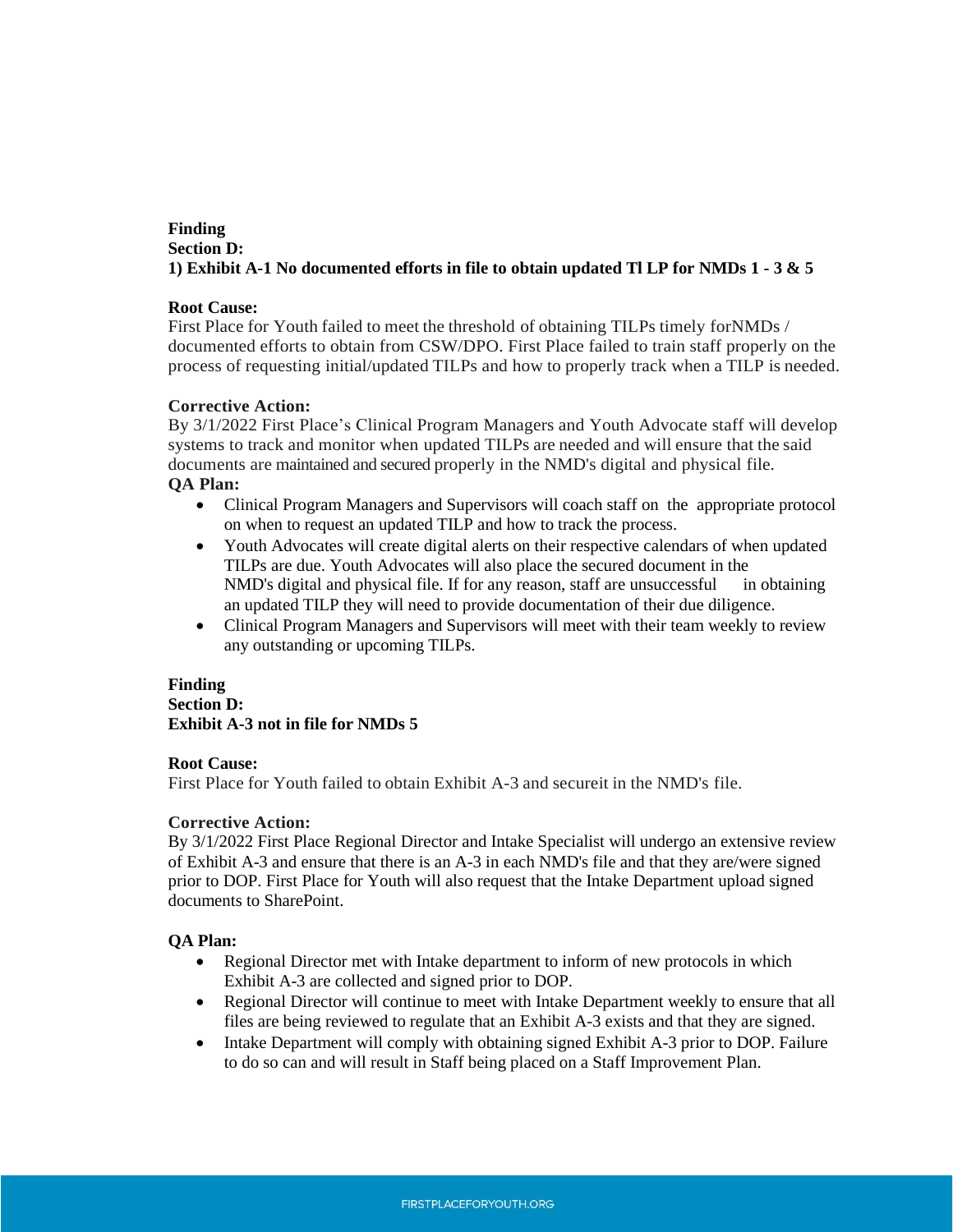# **Finding Section D: Exhibit A-9 (quarterly) not in file for NMDs 3 & 4**

#### **Root Cause:**

First Place for Youth failed to submit Exhibit A-9 quarterly.

# **Corrective Action:**

On 2/1/2022 First Place Management developed a coverage plan to support staff with completing Exhibit A-9 and placing in file when an assigned staff is unable to perform a quarterly inventory inspection.

# **QA Plan:**

- Clinical Program Managers and Supervisors will explore alternative ways to support staff in completing required documents.
- Clinical Program Managers and Supervisors will utilize zoom and other social platforms that offer video capability to inspect NMD unit.
- Clinical Program Managers and Supervisors will also enforce that quarterly Exhibit A-9 is completed regardless.
- Staff will ensure that a completed quarterly Exhibit A-9 is placed in NMD's file.
- First Place for Youth will request that the Internal Quality Assurance Department will monitor and review that Exhibit A-9 is in file

# **Finding Section D: Exhibits**  $A-17 \& A-18$  not in file for  $NMDs$   $1-5$

#### **Root Cause:**

First Place for Youth failed to complete Exhibits A-17 & A-18.

# **Corrective Action:**

By 3/15/2022 First Place for Youth Management will develop a process in which Exhibits A-17 & A-18 are completed during intake. First Place for Youth Intake Specialists and Youth Advocates will ensure that allNMD's discuss and complete Exhibits A-17 & A-18 when being placed at Intake.

- Regional Director will coach and provide examples of how the form should be completed to management team.
- First Place for Youth will implement a train the trainer model in which Exhibits A-17  $\&$ A-18 are completed at Intake.
- The Clinical Program Managers and Supervisors will be responsible for training their respective teams on this new protocol and provide staff with form and example.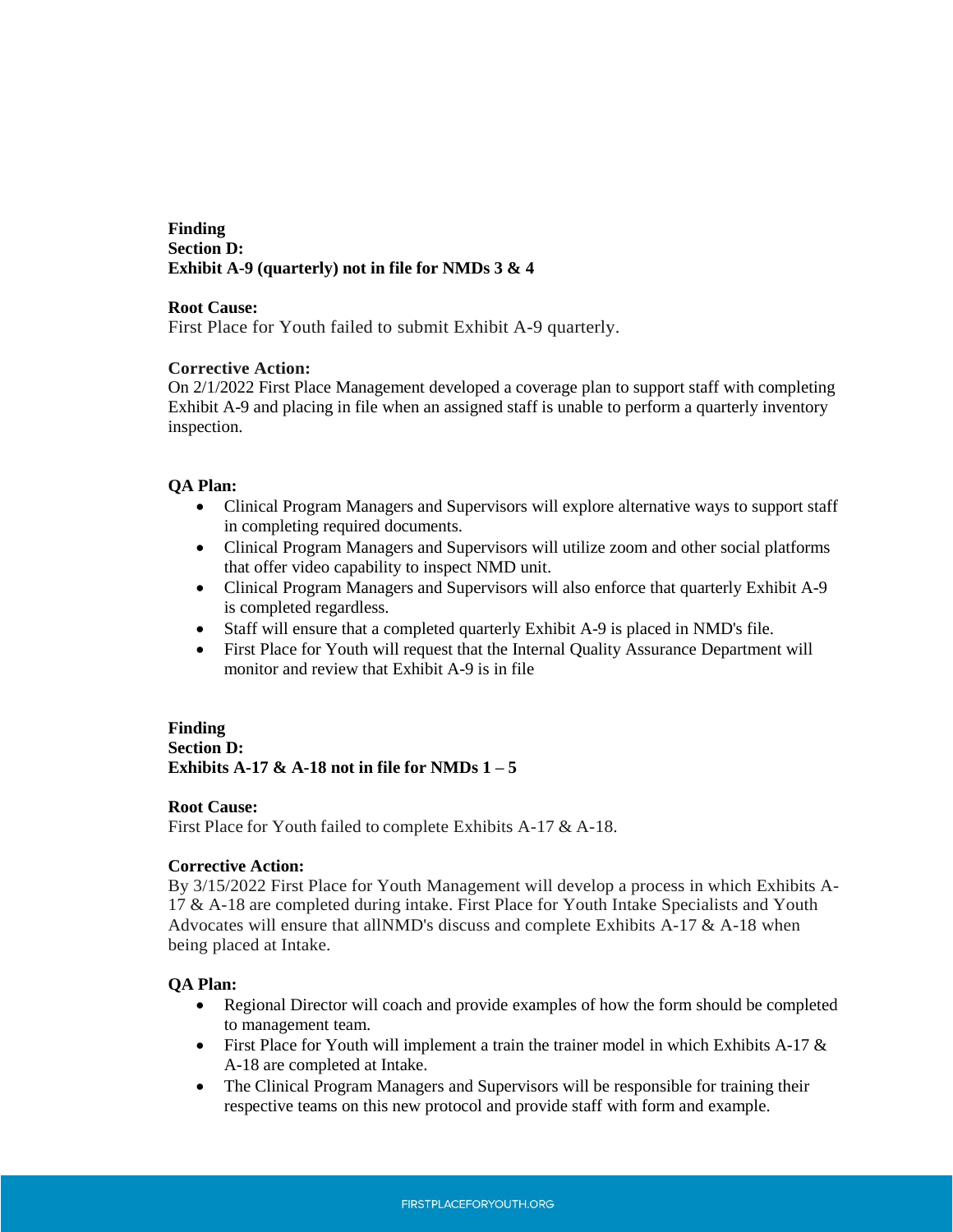- Clinical Program Managers and Supervisors will add to file checklist
- Regional Director will also inform Internal Quality Assurance Department of reviewing and monitoring Exhibits A-17 & A-18

# **Finding Section D: Exhibit A-20 Progress Notes and NSPs not in file for NMDs 1 – 5**

# **Root Cause:**

First Place for Youth failed to complete Exhibit A-20 NSP and Progress Reports

### **Corrective Action:**

On 1/15/2022 First Place Management had a discussion with all staff regarding the completion of Progress Reports and NSPs. By 3/15/2022 First Place for youth will implement an NSP protocol for completing the NSP document. It will be initiated at Intake and will then be completed by the Youth Advocate after 30 days of placement. NSPs will be reviewed every six months with CSW/DPO, NMD and Youth Advocate. By 3/15/2022 First Place will ensure staff complete Exhibit -20 Progress Reports timely and will monitor this process monthly.

# **QA Plan:**

- Clinical Program Managers and Supervisors will update the file checklist.
- Clinical Program Managers and Supervisors will ensure that staff are obtaining signatures and placing completed Exhibit A-20 NSP and Progress Reports in the NMD's digital and physical file.
- Regional Director will check with Management team weekly to assess the flow of the processes outlined above and any identified challenges.

# **Finding Section D: Exhibit**  $A-22$  **not in file for**  $NMDs$  $1-5$

#### **Root Cause:**

First Place for Youth failed to ensure all NMDs received Exhibit A-22 at Intake.

#### **Corrective Action:**

On 2/1/2022 First Place's Intake Specialist implemented a new protocol regarding the discussion and distribution of Exhibit A-22 at intake with NMD. First Place will also add this form to the filechecklist and Mandatory Orientation list.

- Intake Department will discuss with NMD Exhibit A-22 and provide NMD with a copy
- Intake will create a signature page for NMD to sign and will maintain in NMD's physical and digital file.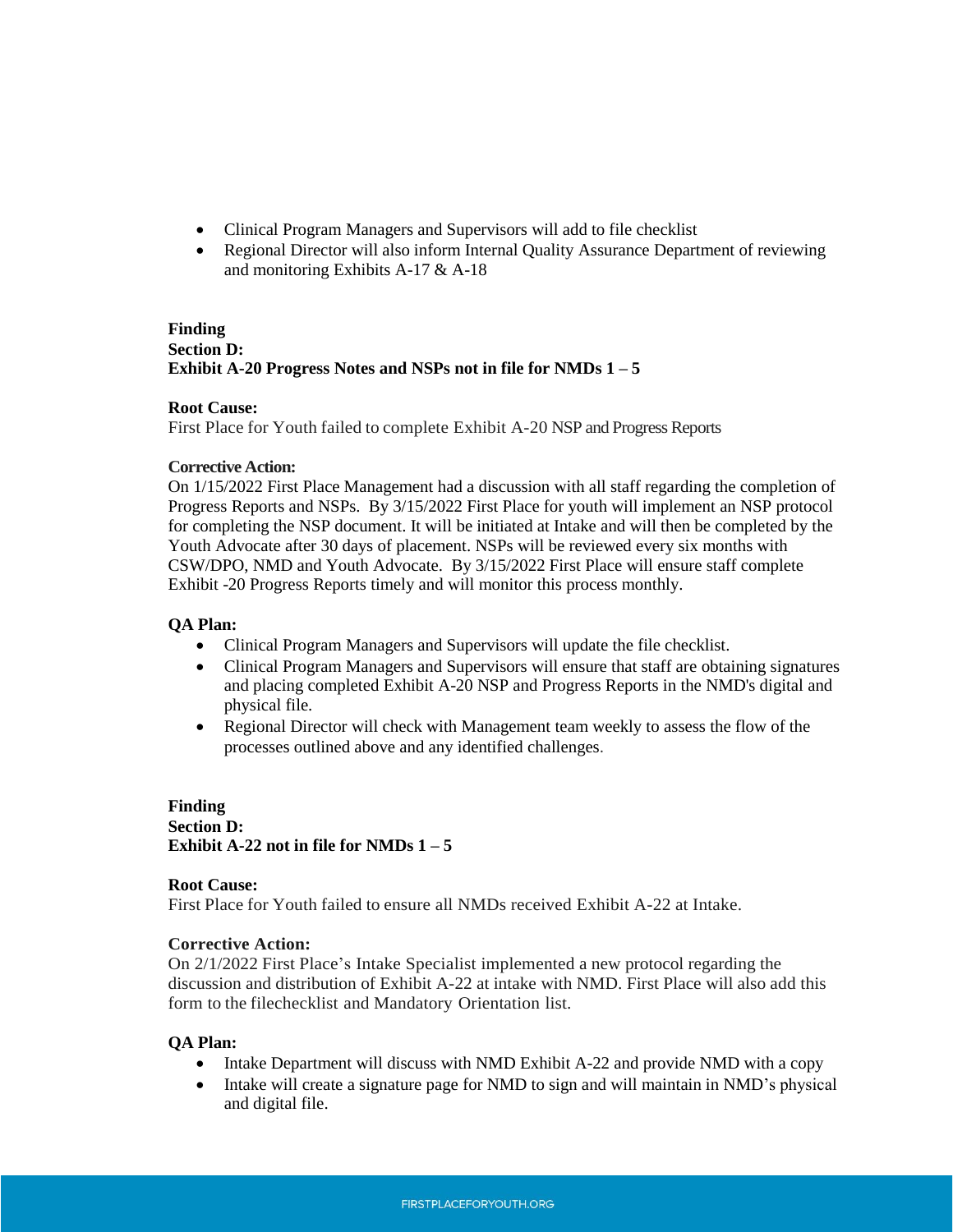• Intake Department will also inform NMD CSW/DPO and provide information at Program Day.

### **Finding Section D: Exhibit A-30 updated CASEY not in file for NMD 5**

#### **Root Cause:**

First Place failed to complete updated CASEY Life-Skills Assessment timely

## **Corrective Action:**

By 2/1/2022 First Place for Youth Managers and Youth Advocates reviewed Casey Assessments database to ensure all NMD's Casey Assessments were complete. First Place will continue to monitor monthly when such assessments are up for renewal.

# **QA Plan:**

- Program Managers and Supervisors will identify and monitor Casey Life-Skill Assessments
- Clinical Program Managers and Supervisors will work with Youth Advocates and determine which youth on their respective caseload need to receive an updated Casey Life-skills Assessment.
- Youth Advocates will create an alert system using their calendars that will notify them when the updated/annual assessments are due.
- Clinical Program Managers and Supervisors will review this list each week in individual and group Clinical supervisions.

#### **Finding**

#### **Section D:**

- **1) Daily contacts not accurately documented in files for NMDs 1 - 5 and reduction authorization documentation not in file for NMDs 4 & NMD 5**
- **2) Oct & Nov 2020 weekly visits documentation not in file for NMD**
- **3) Some notes do not have accurate documentation; brief details; and/or have general statements (per NMDs 3 & 5 progress notes**

#### **Root Cause:**

First Place failed to provide adequate documentation of Daily contacts and weekly visits. First Place failed to properly train staff on how to effectively document weekly progress notes.

#### **Corrective Action:**

By 2/1/2022 First Place for Youth Management supported staff in utilizing a daily contact system that will assist staff in accurately documenting daily contact with NMDs.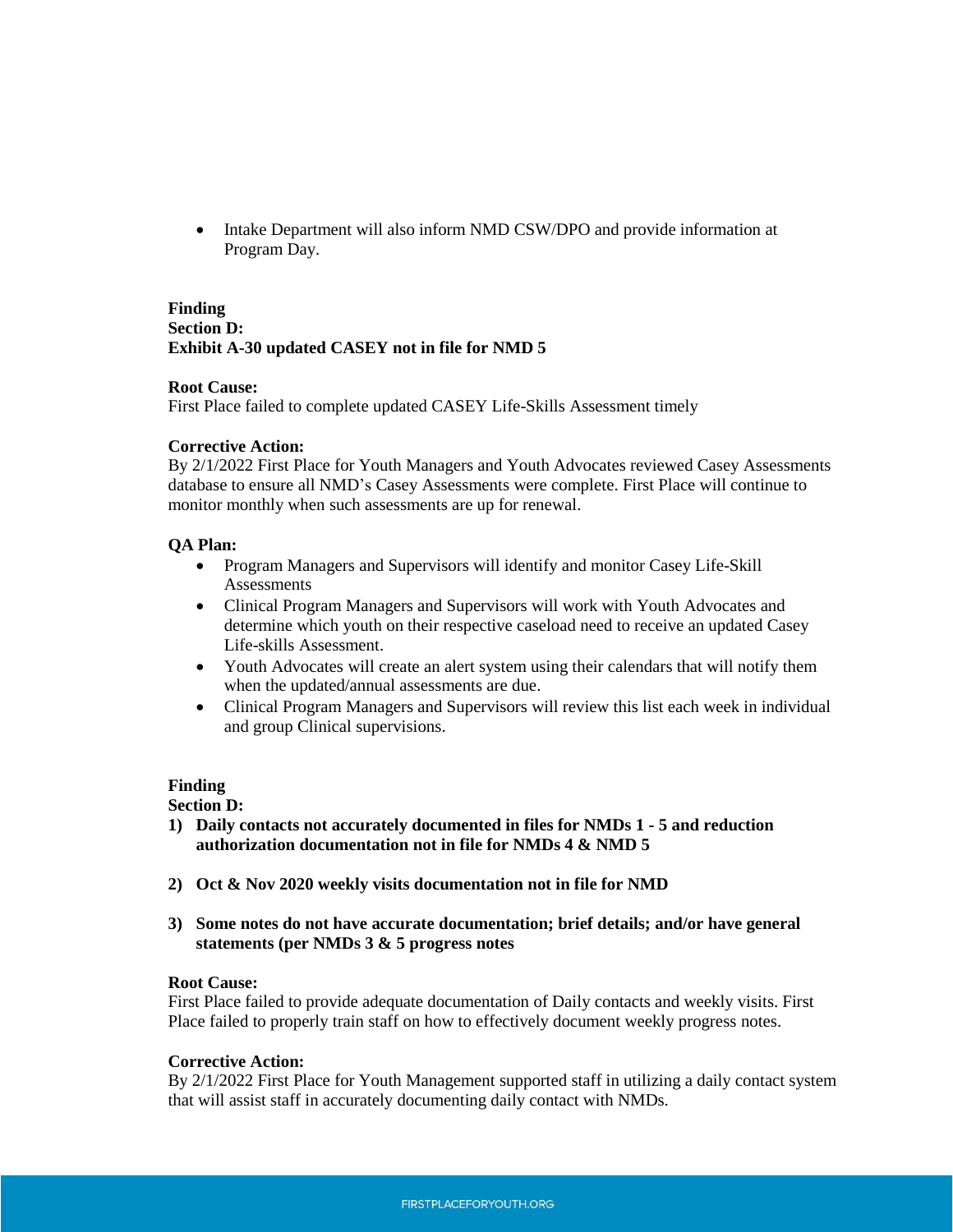By 2/1/2022 First Place Clinical Managers and Supervisors will coach staff on how to appropriately document weekly efforts.

# **QA Plan:**

- Regional Director and Clinical Program Managers and Supervisors will coach staff on how to complete weekly efforts and how to effectively document the efforts.
- Clinical Program Managers and Supervisors will support staff in incorporating detailed notes that match what occurred in the session with the NMD.
- Clinical Program Managers and Supervisors will review the DAP note format with staff to ensure proper documentation of each youth session.
- Regional Director, Clinical Program Managers and Supervisors will spot check and monitor weekly visits documentation to ensure quality and efficiency of notes entered.
- Staff will also be required to update the E-Z text system to ensure youth are receiving daily contact

#### **Finding**

**Section F: 1). NMDs did not receive 240 minutes of life skills trainings for the following months: NMD 1 May 230 min., Jun 170 min., Aug 180 min NMD 2: Mar 180 min., Jun 180 min NMD 4: May 2021-Oct 2021 NMD 5: Oct 2020-Oct 2021**

#### **Root Cause:**

First Place for Youth failed to ensure NMDs received the required trainings minutes monthly.

#### **Corrective Action:**

By 3/1/2022 First Place for Youth Clinical Program Managers will closely monitor and track that each youth is receiving 240 minutes of training each month as outlined in the Statement of Work. Also, First Place's Youth Advocates will continue to ensure that proper authorized documentation from CSW/DPO is secured if an NMD qualifies for reduced training minutes no less than 120 minutes each month.

- Clinical Program Managers and Supervisors will coach their respective teams in individual supervision and review training minutes with NMDs.
- Staff will work with First Place's Youth Enhancement Services (YES) team and ensure that workshops youth attend are appropriately documented.
- Regional Director will check in with Managers and Supervisors weekly to ensure training minutes are being completed, accurately tracked, and documented.
- Managers and Supervisors will review the protocols for Training minutes and comply with seeking reduce training minutes only when an NMD has been assessed to have met the threshold of life skill development.